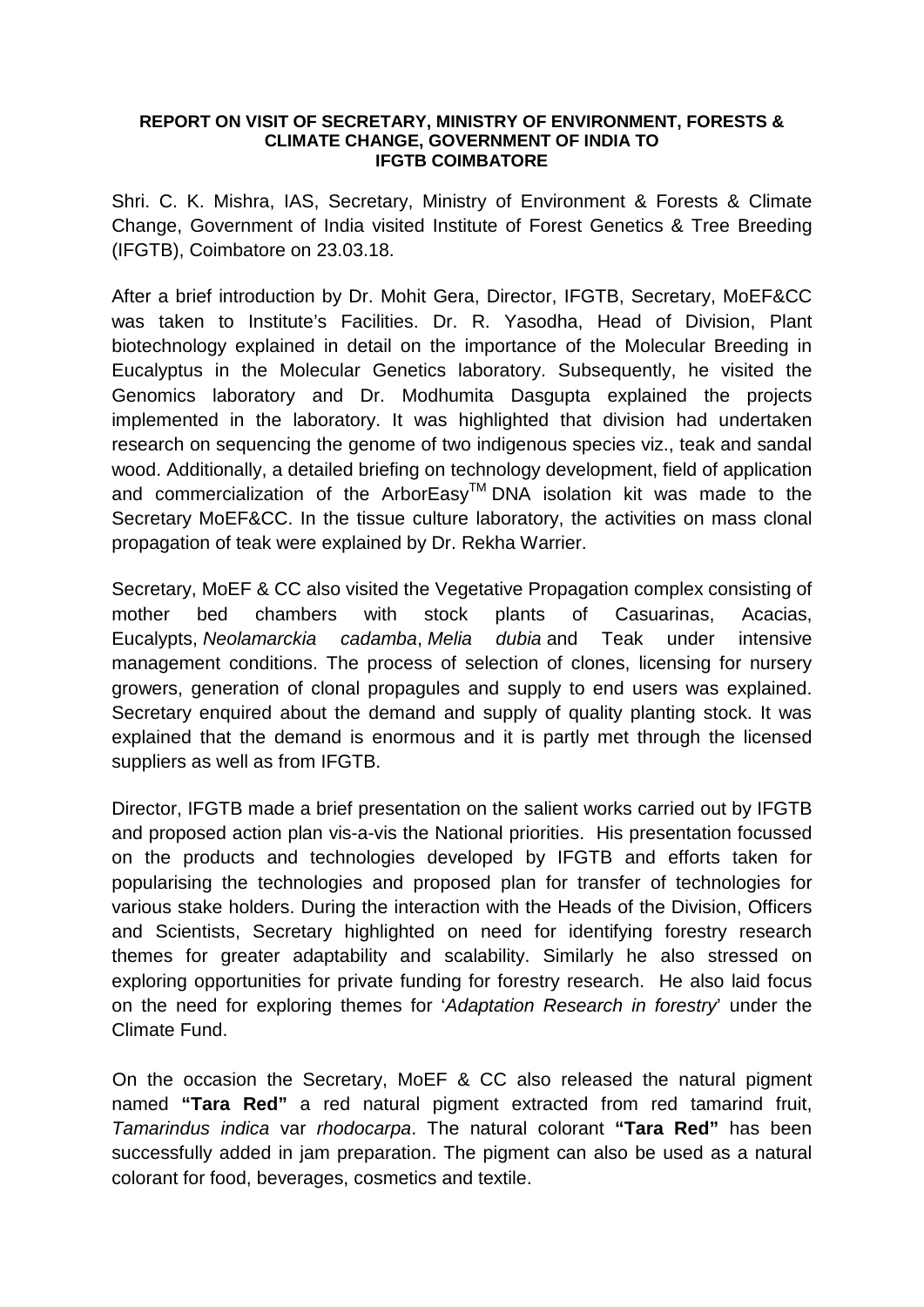Later Secretary, MoEF&CC visited the Gass Forest Museum in the campus and was impressed by the quality of maintenance of the specimens and artefacts. His remarks in the visitor book read as "*What a wonderful experience. Very well kept and maintained. A place to take lessons from history - and that too such a rich one. Great work*, *Keep it up* ..."



Director, IFGTB welcoming Shri. C. K. Mishra, IAS, Secretary, Ministry of Environment & Forests & Climate Change, Government of India.



Left: Dr. Modhumita Dasgupta explaining the works carried out in Genomic Laboratory Right : Dr. Rekha Warrier briefing works in Tissue Culture Laboratory



Left: Dr. S. Murugesan, GCR explaining Bio products in Bio Prospecting Lab Right : Dr. Mohit Gera making Institute presentation